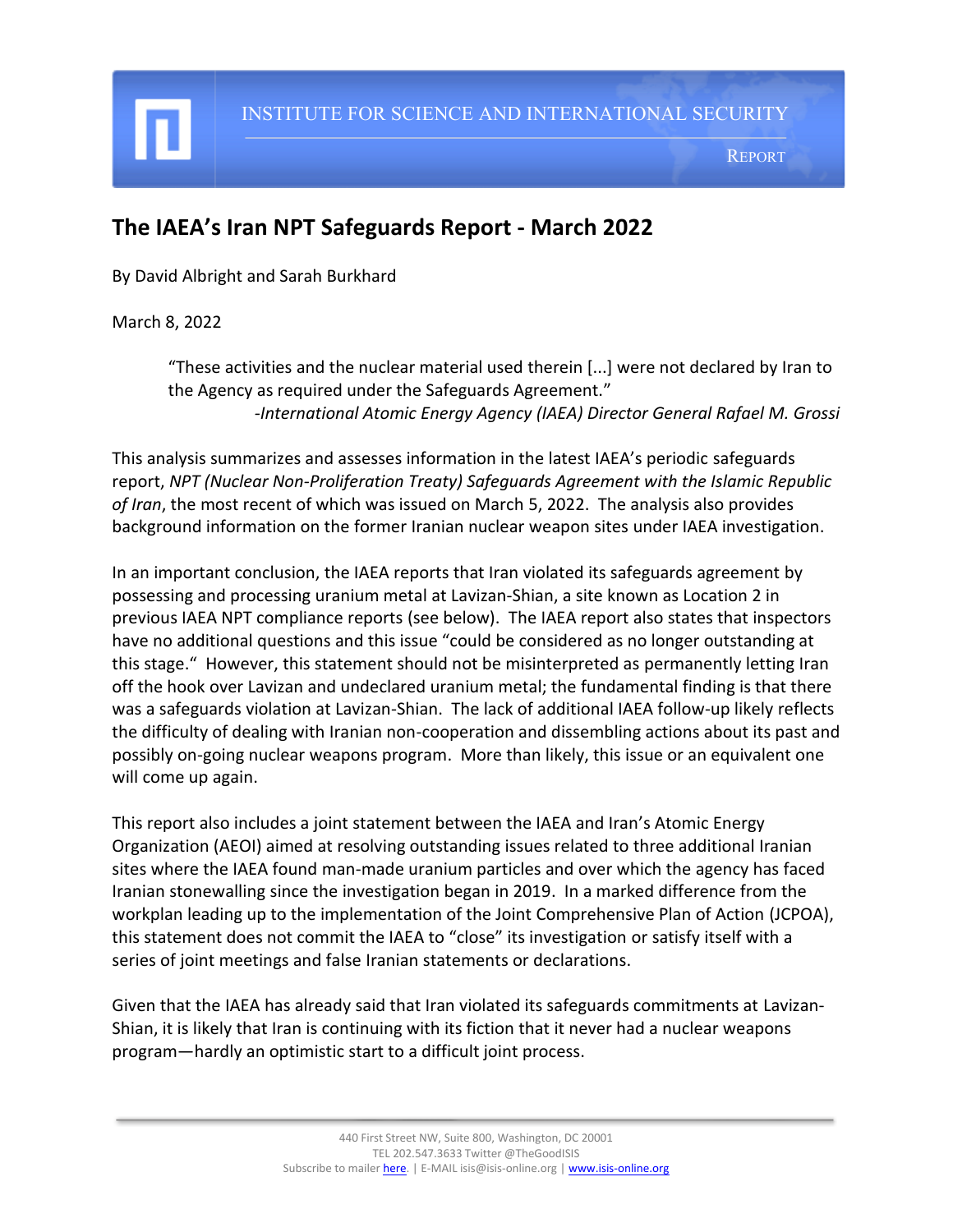Missing from this report is a timetable for the IAEA to reach a broader conclusion or verify that Iran's nuclear declaration is complete. As such, the joint statement represents a step, even a minimal step, toward a determination over whether Iran's nuclear program is peaceful. In any nuclear deal, sanctions should not be reduced unless Iran cooperates with the IAEA and fully addresses its concerns. In other words, if Iran continues its deception during the implementation period of a new nuclear deal, a practice it followed during the implementation period of the JCPOA, sanctions should not be reduced.

### **IAEA/Atomic Energy Organization of Iran (AEOI) Joint Statement**

On March 5, following a visit by IAEA Director General Rafael Grossi to Tehran, the IAEA and the AEOI released a Joint Statement to "accelerate and strengthen their cooperation and dialogue aimed at the resolution of [outstanding] issues. $11$  The agreement aims to resolve by the June 2022 Board of Governors meeting the IAEA's remaining questions about three undeclared Iranian sites where it found man-made uranium in 2019 and 2020. Tehran has stonewalled the IAEA's probe and has not faced censure from the IAEA Board of Governors for doing so since June 2020.

The board is meeting this week from March 7 to 11. At the same time, Iran, the United States, France, United Kingdom, Germany, Russia, and China, or P5+1, are reportedly near the conclusion of a new nuclear deal, a modification of the JCPOA, which entails lifting many sanctions on Iran. With details on the new deal publicly unavailable, it is not known whether the implementation of the new deal depends on the resolution of the safeguards issues, but it should.

The timeline set by Grossi suggests that needed information will be available in time for the United States and its partners to review the IAEA's conclusion before the end of an implementation period. A deadline for Iran to respond with "written explanations including supporting documents to the questions raised by the IAEA" is set for March 20, 2022. This deadline should provide a first important indication on whether Iran is cooperating or not. According to the Joint Statement, the IAEA will review the material and, within two weeks, "submit to the AEOI any questions on received information." Within one week after the IAEA has submitted its questions, the IAEA and AEOI will meet in Tehran to address the questions and will hold separate meetings on each site. The director general will report his conclusion by the June 2022 Board of Governors meeting.

While Grossi has not directly stated that there can only be a nuclear deal if the safeguards issues are resolved, during a recent press conference he stated, "if clarification of very important safeguards issues were to fail," it would be "difficult to imagine that you can have a

<sup>&</sup>lt;sup>1</sup> "Joint Statement by HE Mr. Mohammad Eslami, Vice-President and President of the Atomic Energy Organization of Iran, and HE Mr. Rafael Grossi, Director General of the International Atomic Energy Agency," March 5, 2022, [https://www.iaea.org/newscenter/pressreleases/joint-statement-by-he-mr-mohammad-eslami-vice-president](https://www.iaea.org/newscenter/pressreleases/joint-statement-by-he-mr-mohammad-eslami-vice-president-and-president-of-the-atomic-energy-organization-of-iran-and-he-mr-rafael-grossi-director-general-of-the-international-atomic-energy-agency)[and-president-of-the-atomic-energy-organization-of-iran-and-he-mr-rafael-grossi-director-general-of-the](https://www.iaea.org/newscenter/pressreleases/joint-statement-by-he-mr-mohammad-eslami-vice-president-and-president-of-the-atomic-energy-organization-of-iran-and-he-mr-rafael-grossi-director-general-of-the-international-atomic-energy-agency)[international-atomic-energy-agency.](https://www.iaea.org/newscenter/pressreleases/joint-statement-by-he-mr-mohammad-eslami-vice-president-and-president-of-the-atomic-energy-organization-of-iran-and-he-mr-rafael-grossi-director-general-of-the-international-atomic-energy-agency)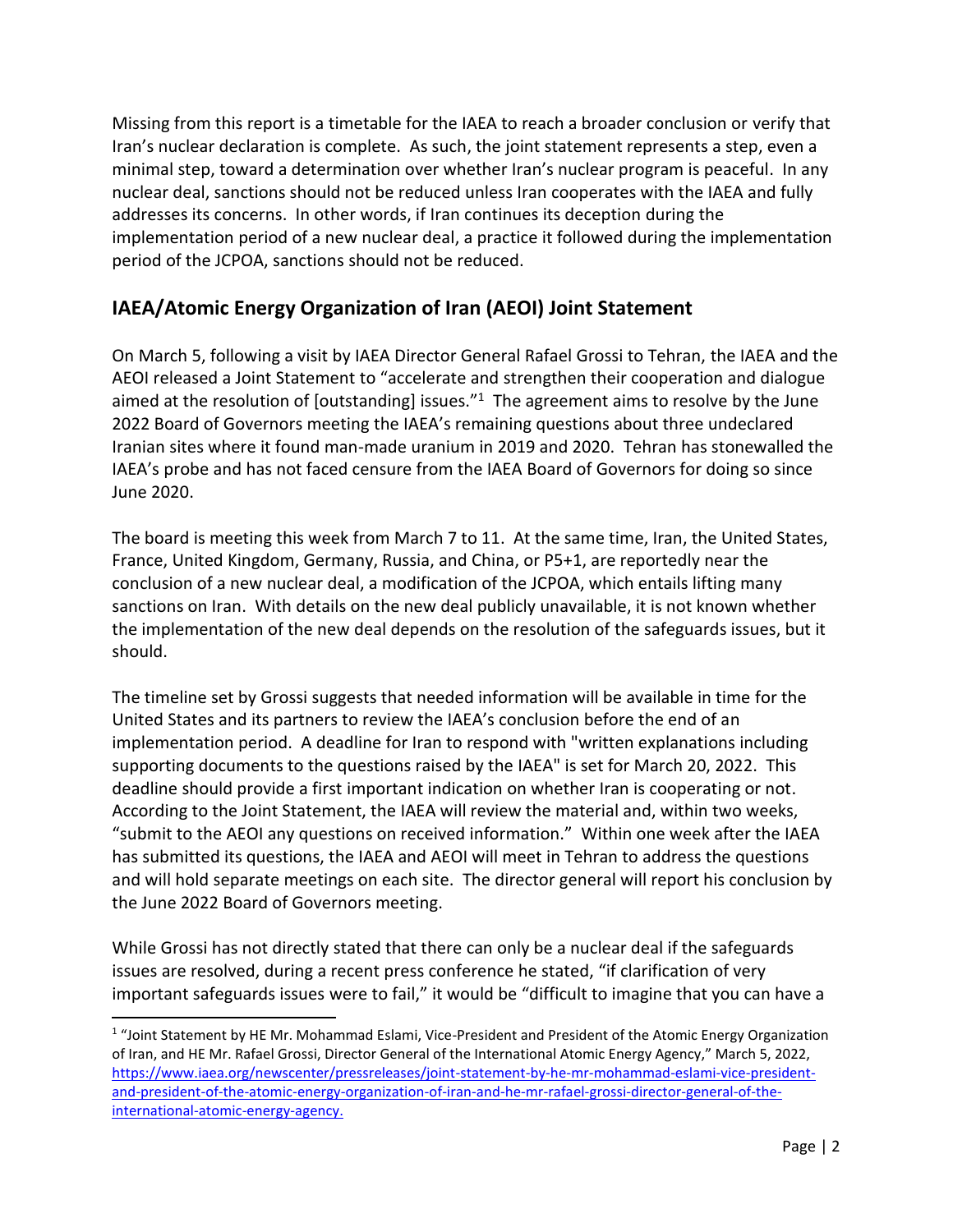cooperative relationship as if nothing had happened." 2 Further, Grossi should be credited for his constant pushback on a possible political resolution of the safeguards issues. He stated, for example, "The safeguards issues will not be resolved politically because I will not go for that."<sup>3</sup>

Lastly, as written, the joint statement denies Iran the opportunity to simply "check the boxes" of a scheme without honest cooperation. As Grossi put it, "There is no artificial deadline, there is no predefined outcome, there is no predefined name for what I am going to do."<sup>4</sup>

## **Four Locations of Concern<sup>5</sup>**

### **Location 1: Turquz-Abad warehouse**

The agency reports no new information or interactions with Iran regarding Location 1, and therefore the safeguards issues relating to the location remain unresolved.

Location 1 is an open-air warehouse in Tehran's Turquz-Abad district which held cargo containers and other items that purportedly contained nuclear-related equipment and material.<sup>6</sup> In 2018, the IAEA observed activities consistent with sanitization of the site. Commercial satellite imagery confirms this activity and documents Iran's earlier, speedy removal of all shipping containers and scraping of the grounds.<sup>7</sup> The IAEA requested access to the site and took environmental samples in February 2019, nevertheless detecting processed natural uranium particles, potentially produced through undeclared uranium conversion activities. Through additional analysis traces of isotopically altered uranium particles were detected as well, including "low enriched uranium with a detectable presence of U-236, and of slightly depleted uranium."

The September 2021 IAEA report also included more detail about the containers once present at the site, stating that there were indications the "containers that had been stored at this location had contained nuclear material and/or equipment that had been heavily contaminated by nuclear material. The Agency also assesse[d] that while some of the containers at Location 1

<sup>&</sup>lt;sup>2</sup> "Press Conference with IAEA Director General Rafael Mariano Grossi," March 5, 2022, [https://www.youtube.com/watch?v=HI7tH5ZR5LM.](https://www.youtube.com/watch?v=HI7tH5ZR5LM)

<sup>&</sup>lt;sup>3</sup> "Press Conference with IAEA Director General Rafael Mariano Grossi," March 5, 2022.

<sup>4</sup> "Press Conference with IAEA Director General Rafael Mariano Grossi," March 5, 2022.

<sup>&</sup>lt;sup>5</sup> For fuller descriptions of these four locations and their relationship to today, see David Albright with Sarah Burkhard and the Good ISIS Team, *Iran's Perilous Pursuit of Nuclear Weapons* (Washington, D.C.: Institute for Science and International Security Press, 2021).

<sup>6</sup> John Irish and Arshad Mohammed, "Netanyahu, in U.N. Speech, Claims Secret Iranian Nuclear Site," *Reuters,* September 27, 2018, [https://www.reuters.com/article/us-un-assembly-israel-iran/netanyahu-in-un-speech-claims](https://www.reuters.com/article/us-un-assembly-israel-iran/netanyahu-in-un-speech-claims-secret-iranian-nuclear-site-idUSKCN1M72FZ)[secret-iranian-nuclear-site-idUSKCN1M72FZ.](https://www.reuters.com/article/us-un-assembly-israel-iran/netanyahu-in-un-speech-claims-secret-iranian-nuclear-site-idUSKCN1M72FZ)

<sup>7</sup> David Albright, Sarah Burkhard, Olli Heinonen, and Frank Pabian, "Presence of Undeclared Natural Uranium at the Turquz-Abad Nuclear Weaponization Storage Location," *Institute for Science and International Security,*  November 20, 2019, [https://isis-online.org/isis-reports/detail/presence-of-undeclared-natural-uranium-at-the](https://isis-online.org/isis-reports/detail/presence-of-undeclared-natural-uranium-at-the-turquz-abad-nuclear-weaponiza)[turquz-abad-nuclear-weaponiza.](https://isis-online.org/isis-reports/detail/presence-of-undeclared-natural-uranium-at-the-turquz-abad-nuclear-weaponiza)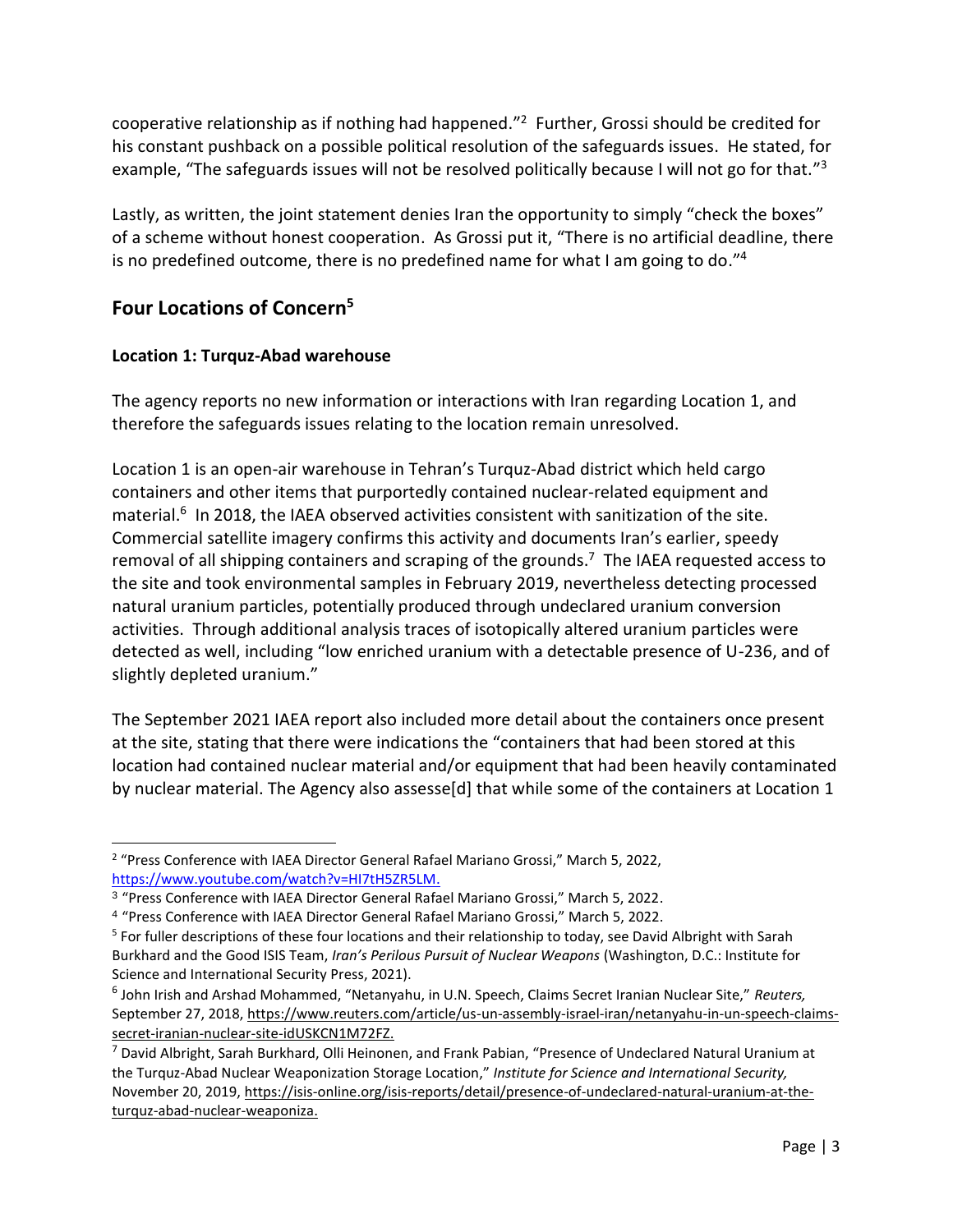were dismantled, others were removed from the location intact in 2018 and moved to an unknown location." This finding is confirmed by available commercial satellite imagery.

#### **Location 2: Lavizan-Shian**

The IAEA newly reports that the use and processing of uranium metal and related activities at Lavizan-Shian were undeclared and constituted a violation of Iran's safeguards agreement. The report states, "activities and the nuclear material used therein at Location 2 were not declared by Iran to the Agency as required under the Safeguards Agreement." Specifically, the IAEA assesses that "in 2003 at Location 2, at least one natural uranium metal disc, out of ten such discs available (totalling approximately 10 kg), underwent drilling to produce metallic flakes. These flakes were subsequently subjected to chemical processing on at least two occasions at the same location."

While the IAEA has been unable to find the uranium metal, and has apparently stopped looking for it, at least for the time being, the safeguards violation seems certain. The IAEA added that it has "no additional questions on the issue related to Location 2" at this time. Its conclusion from a recent inventory verification at the Jabr Ibn Hayan Multipurpose Laboratory (JHL) at the Tehran Nuclear Research Center, is that "it could not exclude that the disc had been melted, recast, and may now be part of the declared nuclear material inventory." The IAEA reported that "this issue could be considered as no longer outstanding *at this stage.*" [emphasis added]

This statement should not be seen as giving Iran a pass on the activities at Lavizan-Shian, more as an indication of it giving up trying to determine the fate of the discs in question, likely a result of on-going Iranian non-cooperation. The operative conclusion is that Iran's use and processing of this disc violated its safeguards obligation under its comprehensive safeguards agreement (CSA).

**What was Lavizan-Shian?** Lavizan-Shian was a former headquarters of Iran's nuclear weapons program and a key site during the Amad Plan, Tehran's crash nuclear weapons program to build five nuclear weapons in the early 2000s.<sup>8</sup> Iran razed the site in 2003 and 2004 as the IAEA's investigation into its covert nuclear program intensified (see figure 1).<sup>9</sup>

<sup>8</sup> *Iran's Perilous Pursuit of Nuclear Weapons*.

<sup>&</sup>lt;sup>9</sup> David Albright, Paul Brannan, and Andrea Stricker, "The Physics Research Center and Iran's Parallel Military Nuclear Program," *Institute for Science and International Security,* February 23, 2012, [https://isis](https://isis-online.org/uploads/isis-reports/documents/PHRC_report_23February2012.pdf)[online.org/uploads/isis-reports/documents/PHRC\\_report\\_23February2012.pdf.](https://isis-online.org/uploads/isis-reports/documents/PHRC_report_23February2012.pdf) See also: *Iran's Perilous Pursuit of Nuclear Weapons.*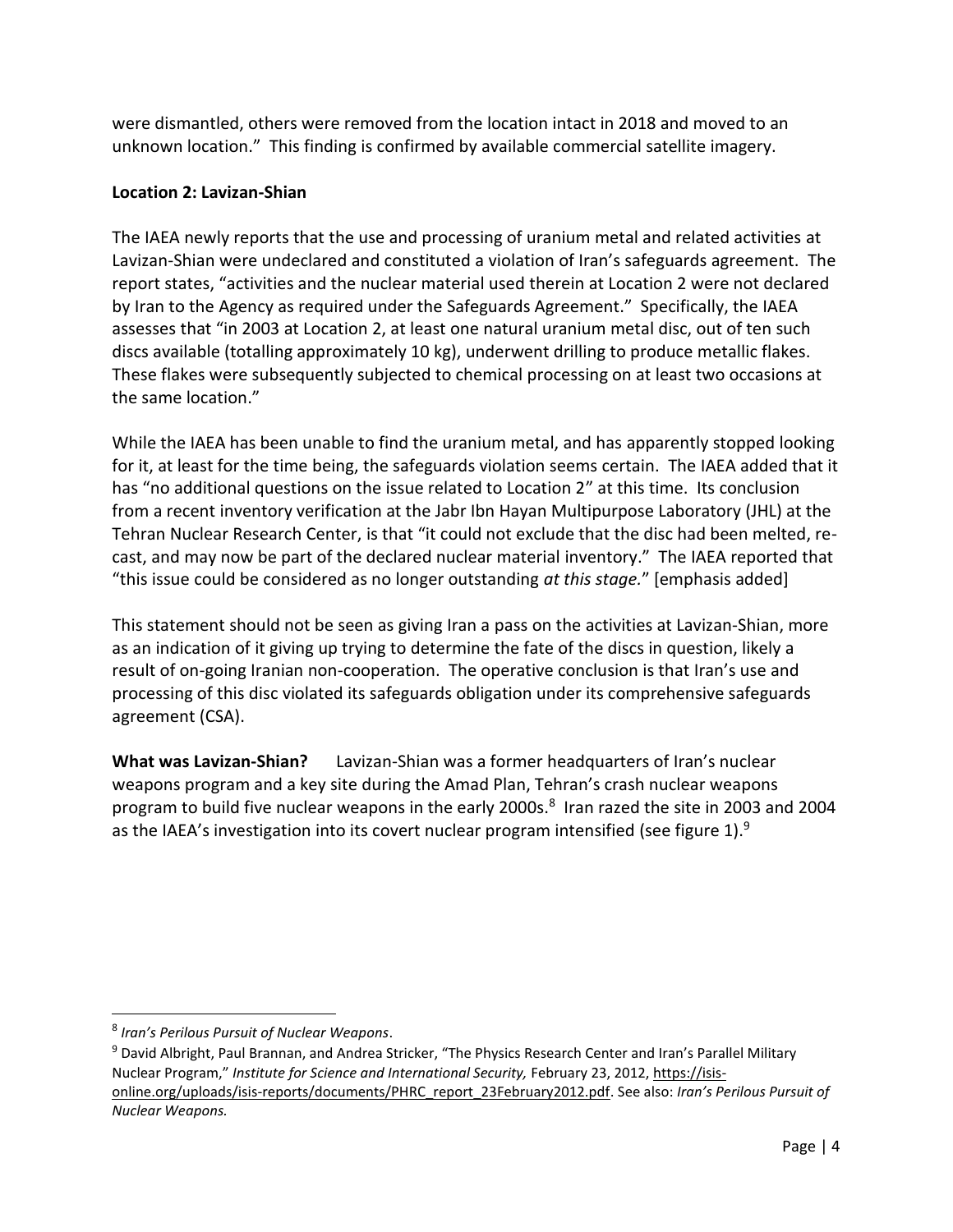

**Figure 1.** Before and after pictures from 2000 (above) and 2004 (below) show the extent of razing and sanitization that took place at Lavizan-Shian.

The metal disc at Lavizan was apparently part of Iran's nuclear weapons-related work, detailed in Iran's Nuclear Archive. Among the files was information about Iran's work on producing uranium deuteride  $(UD_3)$  for a neutron initiator used in nuclear weapons. The information detailed procedures Tehran used to make uranium deuteride, including drilling into a piece of uranium metal.<sup>10</sup> The IAEA's assessment of the metal flakes undergoing chemical processing stops short of specifying the achieved or intended chemical product, but is consistent with the production of uranium deuteride.

Further, in reference to this site, the IAEA stated in its June 5, 2020 report that the uranium metal disc had "indications of it undergoing drilling and hydriding."<sup>11</sup> The statement about "drilling and hydriding" more directly refers to the production of uranium deuteride.<sup>12</sup>

<sup>10</sup> "Neutron Source: Iran's Uranium Deuteride Neutron Initiator," *Institute for Science and International Security,*  May 13, 2019, [https://isis-online.org/isis-reports/detail/neutron-source-irans-uranium-deuteride-neutron](https://isis-online.org/isis-reports/detail/neutron-source-irans-uranium-deuteride-neutron-initiator-1/)[initiator-1/.](https://isis-online.org/isis-reports/detail/neutron-source-irans-uranium-deuteride-neutron-initiator-1/) 

<sup>&</sup>lt;sup>11</sup> IAEA Director General, Verification and Monitoring in the Islamic Republic of Iran in Light of United Nations Security Council resolution 2231 (2015), GOV/2020/26, June 5, 2020[, https://isis-online.org/uploads/iaea](https://isis-online.org/uploads/iaea-reports/documents/IAEA_Iran_Quarterly_Safeguards_Report_June_2020_.pdf)reports/documents/IAEA\_Iran\_Quarterly\_Safeguards\_Report\_June\_2020\_.pdf.

<sup>&</sup>lt;sup>12</sup> "Neutron Source: Iran's Uranium Deuteride Neutron Initiator."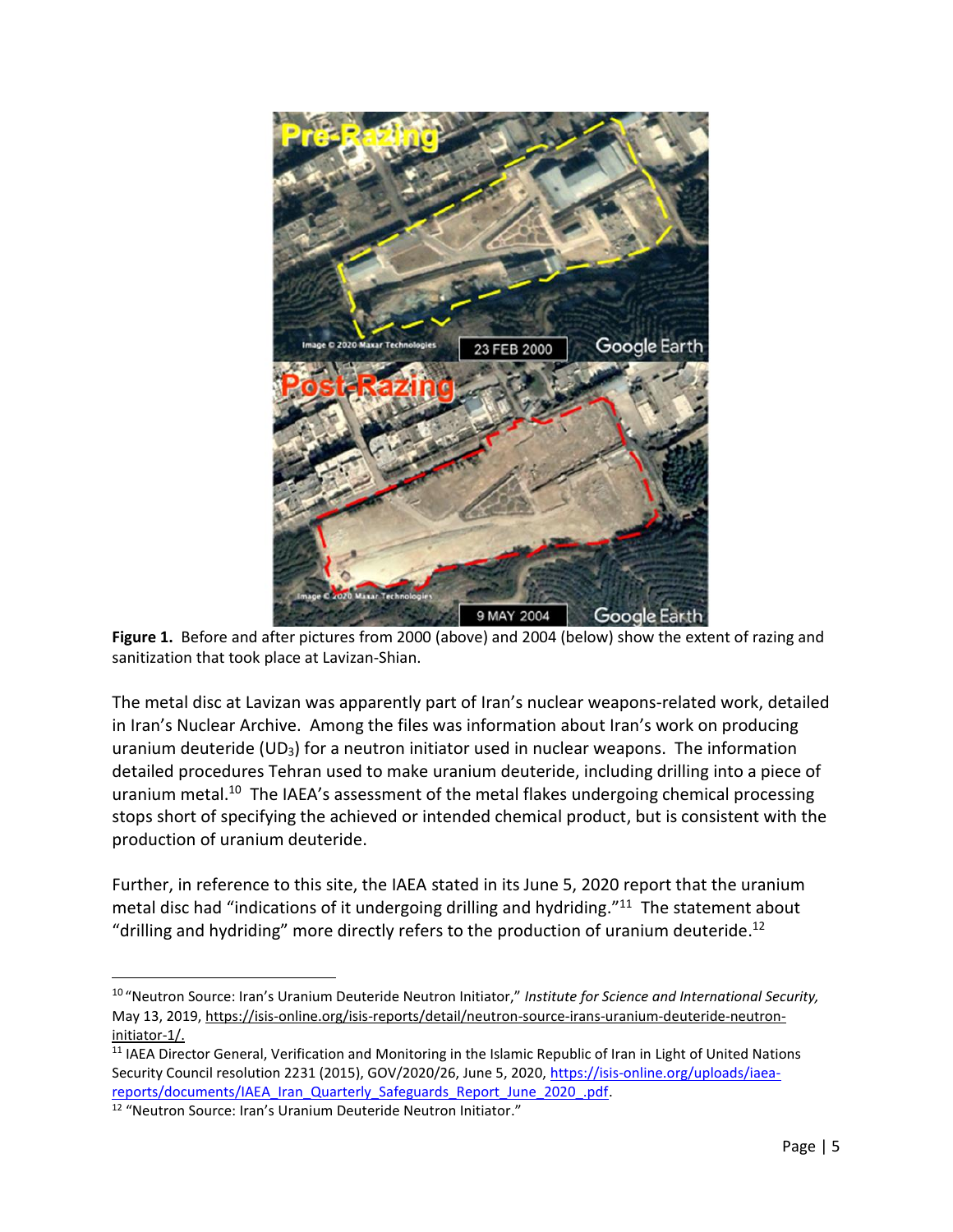The production of  $UD_3$  typically involves producing uranium metal chips or shavings from a solid uranium metal piece and combining them under controlled temperatures and pressures with deuterium gas. Iran's Nuclear Archive contains an image of equipment in a glove box producing the uranium metal flakes (see figure 2); other documents in the archive describe a step-by-step effort to produce UD<sub>3</sub>, including practicing its synthesis with surrogate materials. The testing of a UD3 neutron initiator is also extensively discussed in the Nuclear Archive, incidentally helping explain the IAEA's detection in 2015 of uranium from environmental sampling done at the Parchin high explosive chamber in 2015, despite Iran's extensive sanitization.<sup>13</sup>



**Figure 2.** A photo from Iran's Nuclear Archive, obtained by the media and shared with the Institute, shows a glove box containing a drilling machine, with what appears to be a black object that is likely the uranium metal disc at issue at Lavizan-Shian.

Under the Amad Plan, the production of uranium deuteride had a codename, Project 3.20. When the Amad Plan was downsized and reconstituted as a smaller, more disguised effort in late 2003 and early 2004, Project 3.20 was to be closed, but a few of the project staff needed to make the "Source," a codeword for the uranium deuteride neutron initiator, were slated to continue their activities.<sup>14</sup>

<sup>&</sup>lt;sup>13</sup> David Albright, Sarah Burkhard, Olli Heinonen, and Frank Pabian, "New Information about the Parchin Site: What the Atomic Archive Reveals About Iran's Past Nuclear Weapons Related High Explosive Work at the Parchin High Explosive Test Site," *Institute for Science and International Security,* October 23, 2018[, http://isis-online.org/isis](http://isis-online.org/isis-reports/detail/new-information-about-the-parchin-site)[reports/detail/new-information-about-the-parchin-site.](http://isis-online.org/isis-reports/detail/new-information-about-the-parchin-site)

<sup>14</sup> Memorandum, Statement of Mohsen Fakhrizadeh, October 25, 2003. From Nuclear Archive. See *Iran's Perilous Pursuit of Nuclear Weapons.*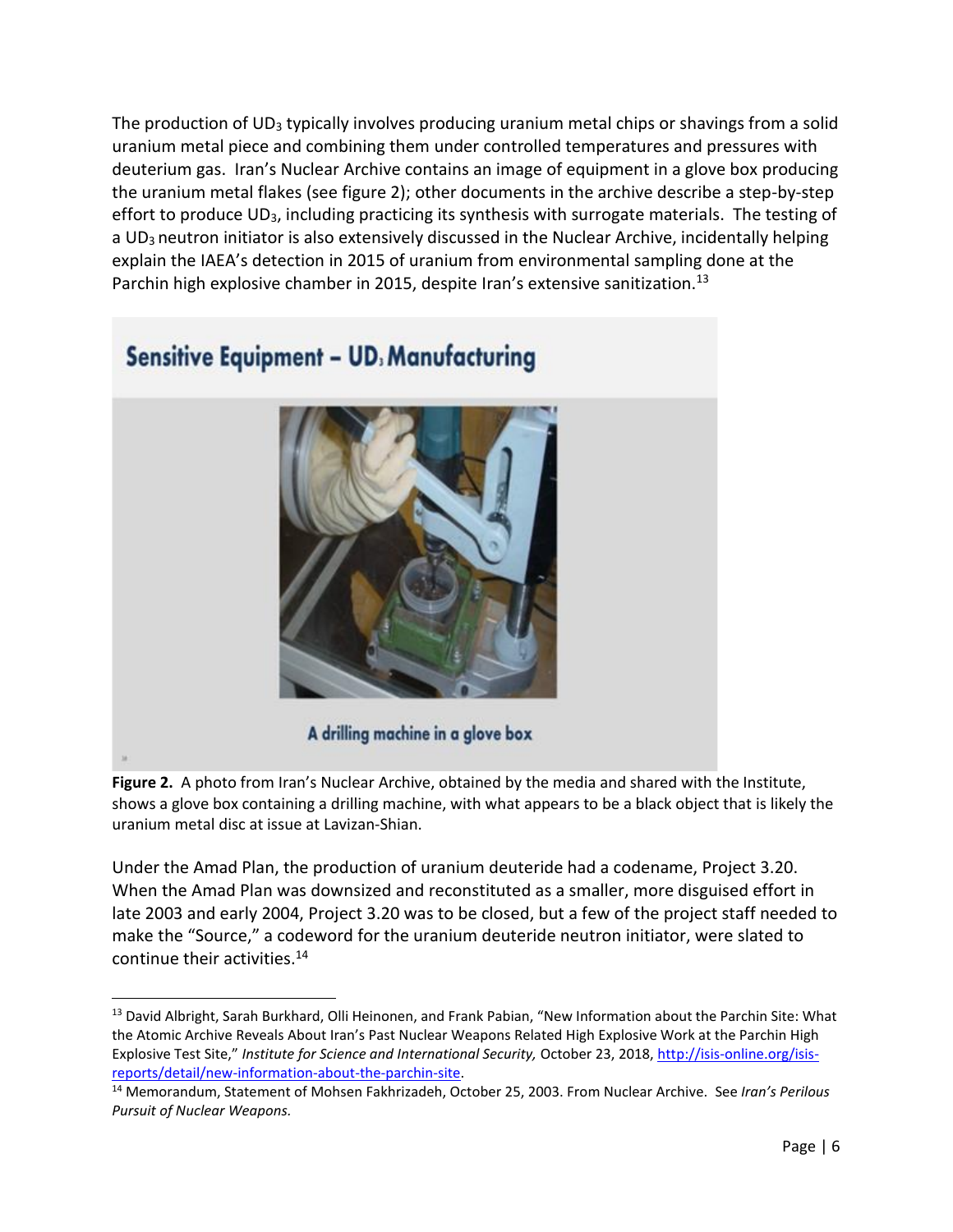Evidence of post-2003 Iranian work on  $UD_3$  and neutron initiators includes an Iranian document that surfaced in 2009. The document, dated to 2007, discusses that although work on neutron sources made progress in the past, it was reduced in scale, leading to a decision to increase that work starting in about 2007, including continuing ongoing work on the production and testing of a  $UD_3$  initiator.<sup>15</sup>

The IAEA should further explain the safeguards violations at Lavizan, and what it means for the IAEA's ability to determine if the nature of Iran's nuclear program is peaceful. Additional follow-up questions include what happened to the equipment used for the making and chemically processing of uranium metal flakes and the status and purpose of neutron initiator activities conducted after 2003.

### **Location 3: Tehran Plant**

The agency reports no new information regarding Location 3, and therefore the safeguards issues relating to the location remain unresolved.

Location 3 is identified in Iran's nuclear archive as the Tehran Plant, a secret former pilot uranium conversion plant under the Amad Plan.<sup>16</sup> The IAEA corroborated archive evidence that Iran may have used the site for "possible use or storage of nuclear material and/or conducting of nuclear-related activities, including research and development activities related to the nuclear fuel cycle. This location may have been used for the processing and conversion of uranium ore, including fluorination, in 2003," the IAEA added. Iran demolished the site in 2004.

The IAEA originally asked for access to the site in January 2020, but Iran refused until August 2020. The IAEA took environmental samples, indicating the presence of undeclared man-made uranium particles.

In its September 2021 report, the IAEA reported additional information, including that Iran removed containers from the site in 2004 and that "there are indications, supported by the results of the environmental samples analysis, that containers moved from Location 3 were subsequently also present at Location 1 [Turquz-Abad]." It further reported that the results of the samples from Location 3 "would not explain all of the particles identified by the analytical results of the environmental samples taken at Location 1." This finding is in line with

<sup>&</sup>lt;sup>15</sup> "New Document Reopens Question on Whether Iran's Nuclear Weaponization Work Continued Past 2003, *Institute for Science and International Security,* December 14, 2009, [https://isis-online.org/isis-reports/detail/new](https://isis-online.org/isis-reports/detail/new-document-reopens-question-on-whether-irans-nuclear-weaponization-work-c/8)[document-reopens-question-on-whether-irans-nuclear-weaponization-work-c/8;](https://isis-online.org/isis-reports/detail/new-document-reopens-question-on-whether-irans-nuclear-weaponization-work-c/8) Farsi and English versions of the document are available at[: http://isis-online.org/isis-reports/detail/farsi-and-english-versions-of-document-on](http://isis-online.org/isis-reports/detail/farsi-and-english-versions-of-document-on-neutron-initiator/)[neutron-initiator/.](http://isis-online.org/isis-reports/detail/farsi-and-english-versions-of-document-on-neutron-initiator/)

<sup>16</sup> *Iran's Perilous Pursuit of Nuclear Weapons*, Chapters 8 and 12; and David Albright, Sarah Burkhard, and Frank Pabian, "The Amad Plan Pilot Uranium Conversion Site, Which Iran Denies Ever Existed," *Institute for Science and International Security,* November 9, 2020, [https://isis-online.org/isis-reports/detail/the-amad-plan-pilot-uranium](https://isis-online.org/isis-reports/detail/the-amad-plan-pilot-uranium-conversion-site/8)[conversion-site/8.](https://isis-online.org/isis-reports/detail/the-amad-plan-pilot-uranium-conversion-site/8)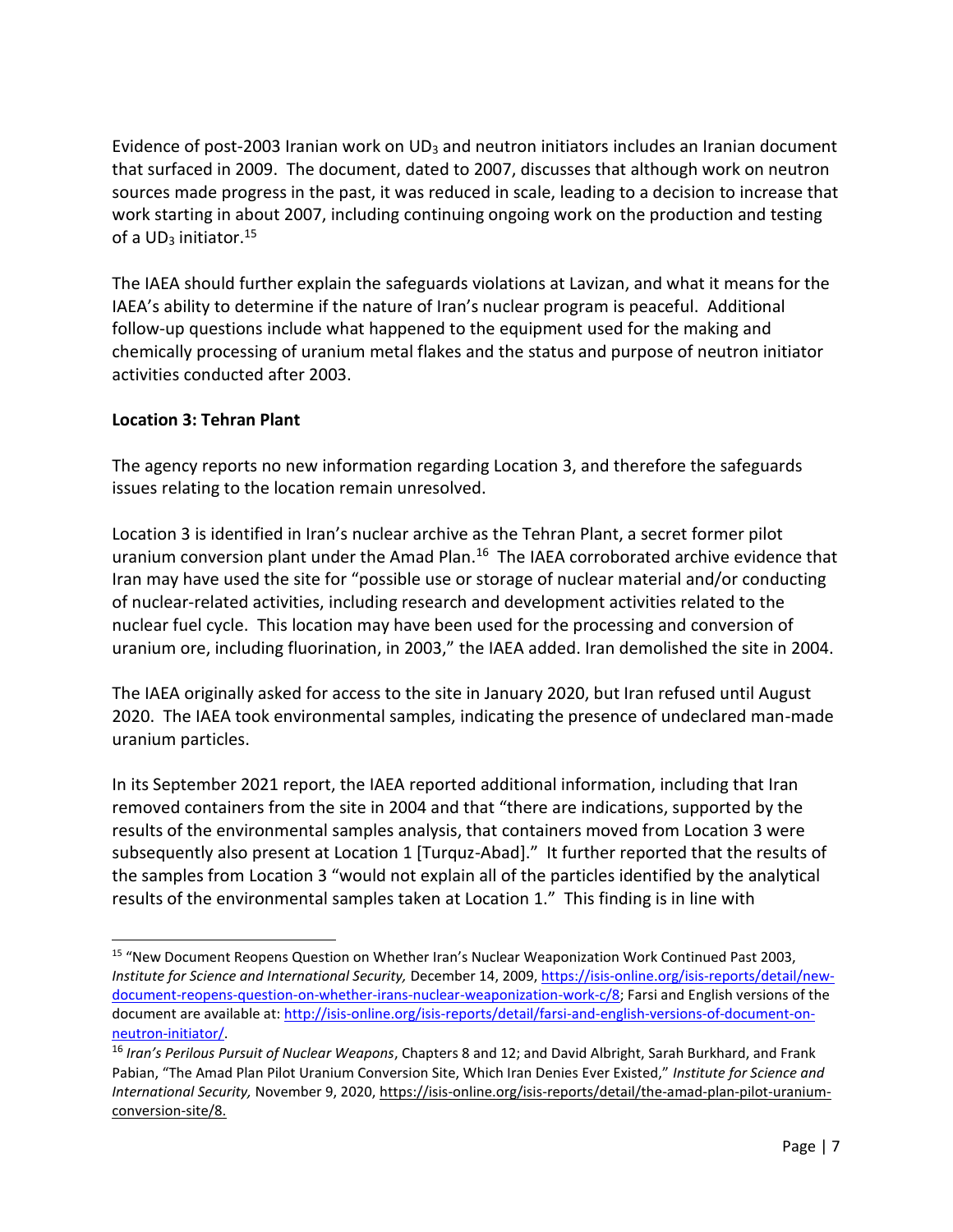assessments that Location 1 was a storage location for a wide variety of equipment related to Iran's undeclared nuclear activities.

#### **Location 4: Marivan Site**

The IAEA reports no new information regarding Location 4, and therefore the safeguards issues relating to the location remain unresolved. Location 4 is the formerly secret Marivan site, near Abadeh, another Amad Plan facility identified in the Nuclear Archive.<sup>17</sup> The IAEA noted in its previous reports that Location 4 "consists of two proximate areas where the Agency found indications that Iran had, in 2003, planned to use and store nuclear material." In one area, "where outdoor, conventional explosive testing may have taken place," the agency found "indications relating to the testing of shielding in preparation for the use of neutron detectors in that same area." In the second area, from July 2019 onwards, "the Agency observed via commercial satellite imagery, activities consistent with efforts to sanitize the area, including the demolition of buildings."

The IAEA attempted to engage Iran regarding Location 4 in September 2021, providing Iran with "graphics based on commercially available satellite imagery that illustrated the activities identified by the Agency as inconsistent with Iran's statement that there had been no activity at this location between 1994 and 2018." In a reply, Iran stated, "'only the mining activities, which were main activities at this location, have been stopped during the said period' and that the activities observed at the location had involved guards 'to secure the properties at location.'"

According to the September 2021 IAEA report on Iran, the IAEA stated it would contact another member state to seek "clarification and confirmation" in response to information provided by Iran that "included a reference to activities conducted at Location 4 in the past by an organization from another Member State." The member state responded that "the information provided by Iran had contained 'no information indicating a link' between the cooperation provided by the aforementioned organization in Iran, mentioned in the supporting documentation provided by Iran, 'and the anthropogenic uranium particles found by the Agency.'"

Along with the Tehran site, the IAEA sought access to Marivan in January 2020, but Iran refused. Iran finally granted access in August 2020, and the IAEA took environmental samples that revealed the presence of uranium particles. A recent Institute assessment of satellite imagery of the site found that Iran appears to have conducted further demolition activities following the IAEA's visit, possibly to stymie future verification activities.<sup>18</sup>

<sup>&</sup>lt;sup>17</sup> David Albright, Sarah Burkhard, and Frank Pabian, "Abadeh is Marivan: A Key, Former Secret Nuclear Weapons Development Test Site," *Institute for Science and International Security,* November 18, 2020[, https://isis-](https://isis-online.org/isis-reports/detail/abadeh-is-marivan-irans-former-secret-nuclear-weapons-development-test-site)

[online.org/isis-reports/detail/abadeh-is-marivan-irans-former-secret-nuclear-weapons-development-test-site](https://isis-online.org/isis-reports/detail/abadeh-is-marivan-irans-former-secret-nuclear-weapons-development-test-site) <sup>18</sup> David Albright and Sarah Burkhard, "More Demolition at the Marivan Former Nuclear Weapons Development Site," *Institute for Science and International Security,* March 1, 2022[, https://isis-online.org/isis](https://isis-online.org/isis-reports/detail/more-demolition-at-the-marivan-former-nuclear-weapons-development-site)[reports/detail/more-demolition-at-the-marivan-former-nuclear-weapons-development-site.](https://isis-online.org/isis-reports/detail/more-demolition-at-the-marivan-former-nuclear-weapons-development-site)